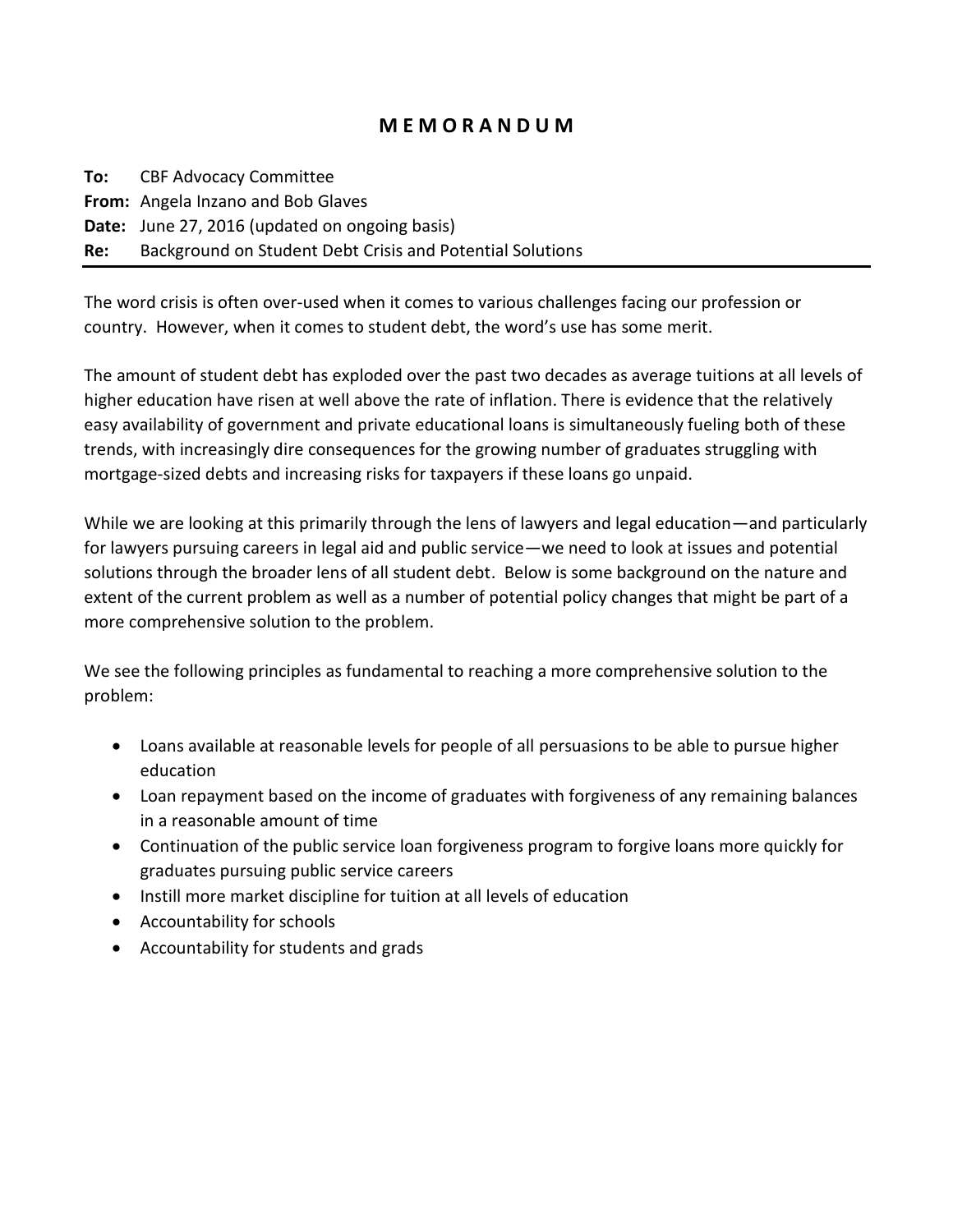# **BACKROUND ON THE CURRENT PROBLEM**

### **High-Level Causes**

- 1. Rising Rates of Tuition
- 2. Ease of Receiving Student Loans
- 3. Reduced Government Funding for Higher Education at State and Local Levels
- 4. A Lack of Information and Comprehension for Borrowers
- 5. The Economic Environment

## **High-Level Implications**

- 1. Limited Career Choice
- 2. Delayed Home Ownership, Marriage, and Family
- 3. Destabilized Financial Security and Retirement
- 4. Potential Stagnation of Overall Economic Growth

# **Student Debt Statistics**

American students have accumulated **\$1.3 trillion<sup>1</sup>** and counting in student debt, spread out across roughly **\$43.3 million borrowers**. 2 This total is growing at an astounding **\$2,726 per second. <sup>3</sup>** This places student loan debt above credit card debt (\$733 billion) and second only to mortgage debt (\$8.25 trillion). Here is how these totals break down:

- **Total Debt:** \$1.3 trillion
- **Total Number of Borrowers:** 43.3 million
- **Average Debt per Person (Class of 2016)**: \$37,172, see chart
- **Delinquency Rate:** 11.6%

 $\overline{\phantom{a}}$ 

#### **Head of the Class**





Roughly **40%** of the **\$1.3 trillion** total debt is incurred from **advanced degrees**. This means that approximately **\$520 billion** of the debt total consists of financing **graduate degrees**. Out of approximately **20.2 million students** enrolled in higher educational institutions, an estimated **3 million** are enrolled in **post-graduate degree programs**. This means that 40% of the student debt is spread out across 3 million post-graduate students.

<sup>&</sup>lt;sup>1</sup> "U.S. Student Loan Debt Statistics for 2016 | Student Loan Hero." Student Loan Hero. Student Loan Hero, Inc., 2016. Web.  $2$  Id.

<sup>&</sup>lt;sup>3</sup> Berman, Jillian. "Watch America's Student-loan Debt Grow \$2,726 Every Second." MarketWatch. N.p., 30 Jan. 2016. Web.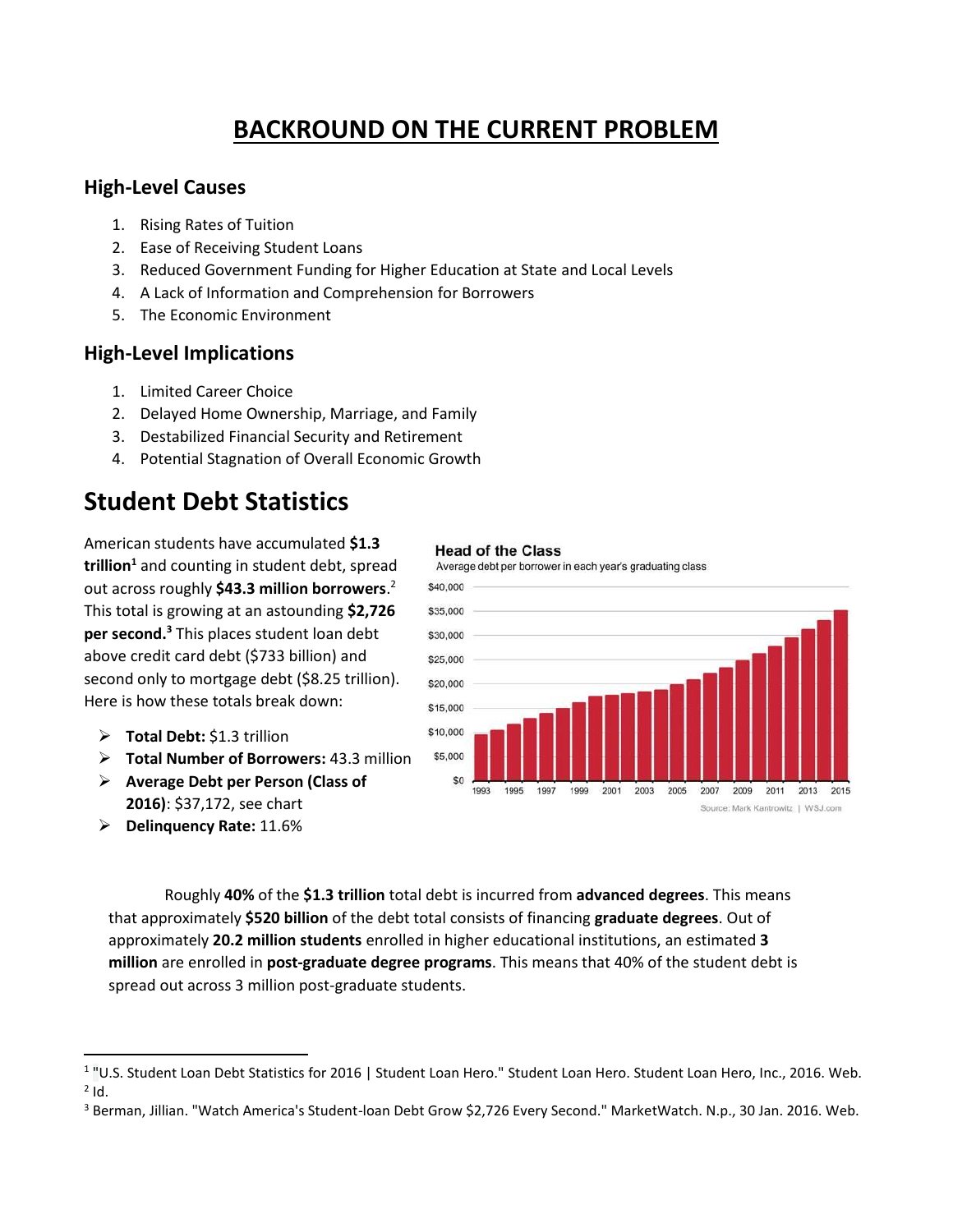## **Breakdown of Loans by Type**

|                      | <b>Federal Direct Loans</b>                                                                    |                                                              |                                                                                                   | <b>Other Federal Loans</b>                                                                                       |                                                                                                                                                   | Private                                                                |                                                                         |
|----------------------|------------------------------------------------------------------------------------------------|--------------------------------------------------------------|---------------------------------------------------------------------------------------------------|------------------------------------------------------------------------------------------------------------------|---------------------------------------------------------------------------------------------------------------------------------------------------|------------------------------------------------------------------------|-------------------------------------------------------------------------|
|                      | Stafford<br>Subsidized                                                                         | Stafford<br>Unsubsidized                                     | <b>Grad PLUS</b>                                                                                  | Parent PLUS                                                                                                      | Perkins                                                                                                                                           | FFEL                                                                   | Loans                                                                   |
| Description          | Government pays<br>interest while<br>student enrolled in<br>school; financial<br>need required | Student pays<br>interest even<br>while enrolled in<br>school | Intended for<br>grad students;<br>interest paid by<br>student even<br>while enrolled in<br>school | Parents may take<br>out loan in their<br>name to fund their<br>child's education;<br>interest paid by<br>parents | Lent via the<br>school but<br>funding provided<br>by Dept. of Ed.;<br>gov. pays interest<br>while attending<br>school; financial<br>need required | Gov. guaranteed<br>private loans; no<br>longer disbursed<br>after 2010 | Private vendors;<br>variable interest<br>rates based on<br>credit score |
| Total Amount         | \$264.8 billion                                                                                | \$404.9<br>billion                                           | \$46.8 billion                                                                                    | \$71.1 billion                                                                                                   | \$8.1 billion                                                                                                                                     | \$363.6<br>billion                                                     | Approx.<br>\$150 billion                                                |
| Number of Borrowers  | 29.1 million                                                                                   | 27.1 million                                                 | 1 million                                                                                         | 3.3 million                                                                                                      | 2.8 million                                                                                                                                       | 17.9 million                                                           | No stats                                                                |
| <b>Interest Rate</b> | 4.29%                                                                                          | 4.29% / 5.84%<br>(grad<br>students)                          | 6.84%                                                                                             | 6.84%                                                                                                            | 5%                                                                                                                                                | 6%-8.5%                                                                | 2%-12%                                                                  |

*Source: studentaid.ed.gov*

| <b>Student Debt by Loan Status</b><br>** federal loans only** |                 |                                                    |                |                 |
|---------------------------------------------------------------|-----------------|----------------------------------------------------|----------------|-----------------|
|                                                               | In Repayment    | In Deferment                                       | In Forbearance | In Default      |
| <b>Total Amount</b>                                           | \$397.1 billion | \$99.2 billion                                     | \$89.5 billion | \$50.8 billion  |
| <b>Number of Borrowers</b>                                    | 14.3 million    | 3.4 million                                        | 2.7 million    | 3.3 million     |
|                                                               |                 | <b>Total Amount of Loans in Non-</b><br>Payment    |                | \$239.5 billion |
|                                                               |                 | <b>Total Number of Borrowers in</b><br>Non-Payment |                | 9.4 million     |

*Source: National Student Loan Data System (NSLDS)*

| <b>Student Debt by College Type</b><br>(undergrad) |               |                                    |                                     |
|----------------------------------------------------|---------------|------------------------------------|-------------------------------------|
| <b>Type of College</b>                             | <b>Public</b> | <b>Nonprofit</b><br><b>Private</b> | <b>For-profit</b><br><b>Private</b> |
| % Graduates w/<br><b>Debt</b>                      | 66%           | 75%                                | 88%                                 |
| <b>Average Debt</b>                                | \$25,550      | \$32,300                           | \$39,950                            |

*Source: Student Loan Hero (studentloanhero.com, 2016)*

# **Student Debt by Degree--2012**

| <b>Type of College</b>     | <b>Average Debt</b> |
|----------------------------|---------------------|
| MBA                        | \$42,000            |
| <b>Master of Science</b>   | \$50,400            |
| <b>Master of Education</b> | \$50,879            |
| <b>Master of Arts</b>      | \$58,539            |
| Law                        | \$140,616           |
| <b>Medical</b>             | \$161,772           |

*Source: newamerica.org, 2012*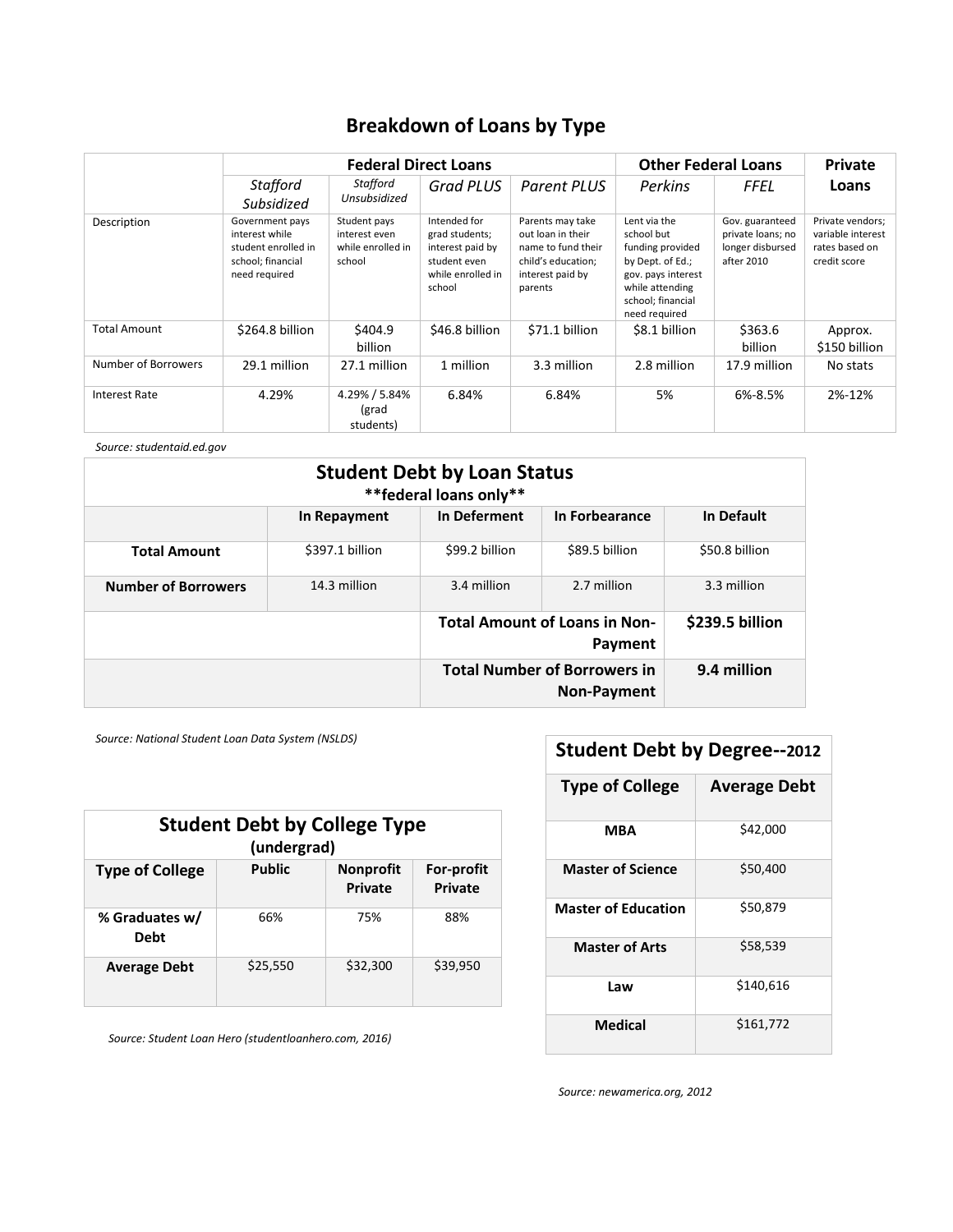**Flexible Repayment Options:** There are four income-based repayment plans for federal student loans: Pay As You Earn (PAYE), Income Based Repayment (IBR), Revised Pay As You Earn(RPAYE), and Income Contingent Repayment (ICR). These plans vary but generally allow the borrower to pay about 10% (up to 20%) of their discretionary income a month towards their loans with the remainder being forgiven after 20-25 years. That forgiveness, however, is taxable to the borrower, and these repayment options are not part of the private student loan market.

**Public Service Loan Forgiveness:** Public Service Loan Forgiveness (PSLF) is a Federal student debt relief program<sup>4</sup> enacted in 2007 and designed to provide **complete forgiveness for Federal Direct loans** for those who are **employed full-time** in a public service career for **10 years or 120 qualifying payments.** This incentivizes graduates to pursue public service careers with more modest starting salaries despite the financial constraints that their debt imposes on them. As the 10 years since its enactment approaches, the government is faced with nailing down exactly how this program will be executed – no borrower has yet to have had their loans forgiven pursuant to this program, and procedural and substantive questions are still being outlined by the government. Here is what has already been established:<sup>5</sup>

- **What does "full-time public service employment" consist of?** Any job within a governmental organization at any level (federal, state, local, etc.) qualifies, as does work with any tax-exempt not-forprofit under Section 501(c)(3) of the Internal Revenue Code. Other not-for-profits may also qualify, so long as they provide certain types of qualifying public services, such as emergency management, military service, public safety, law enforcement, public education, and public health.<sup>6</sup> Public employment that does *not* qualify consists of labor unions, partisan political organizations, for-profit organizations, and non-profit organizations that are not tax exempt and do not provide a qualifying service.
- **How long does it usually take to have one's loans forgiven?** The requirement of the program states that one must be employed in a qualifying public service career for *at least* 10 years. This essentially translates into 10 years of qualifying public service employment, whether those 10 years are consecutive or not.
- **Is PSLF an automatic benefit for those who qualify?** No. After making 120 qualifying payments, an individual will have to submit the proper paperwork themselves in order for their remaining balance to be forgiven. At that time, he/she will have to submit an application (currently in development) to the Dept. of Education. Additionally, he/she will have to be employed in a qualifying public service career (1) at the time the application is submitted and (2) at the time the balance is forgiven.
- **What kinds of loans qualify, and what is a qualifying payment?** PSLF only applies to Federal Direct loans. A qualifying payment must have been after October 1<sup>st</sup>, 2007, under a qualifying repayment plan (including flexible options), in full, no later than 15 days after the due date, and while you are a full-time, qualifying public service employee.
- **Current Status of PSLF:** It is, as yet, unclear how much money will be forgiven under PSLF. As we approach 2017's first class of eligible borrowers, there have been proposals in the House to cut the program entirely, as well as to cap the program (as in President Obama's recent budget proposals) at \$57,500 (the maximum amount of money an undergraduate student can borrow).

 $\overline{a}$ 

<sup>4</sup> 20 U.S.C. § 1087(e)(m)

<sup>5</sup> The information in this section, unless otherwise noted, was provided by The U.S. Department of Education, *available at* https://studentaid.ed.gov/sa/repay-loans/forgiveness-cancellation/public-service.

<sup>6</sup> Exhaustive list *available at* https://studentaid.ed.gov/sa/glossary#Qualifying\_Public\_Services.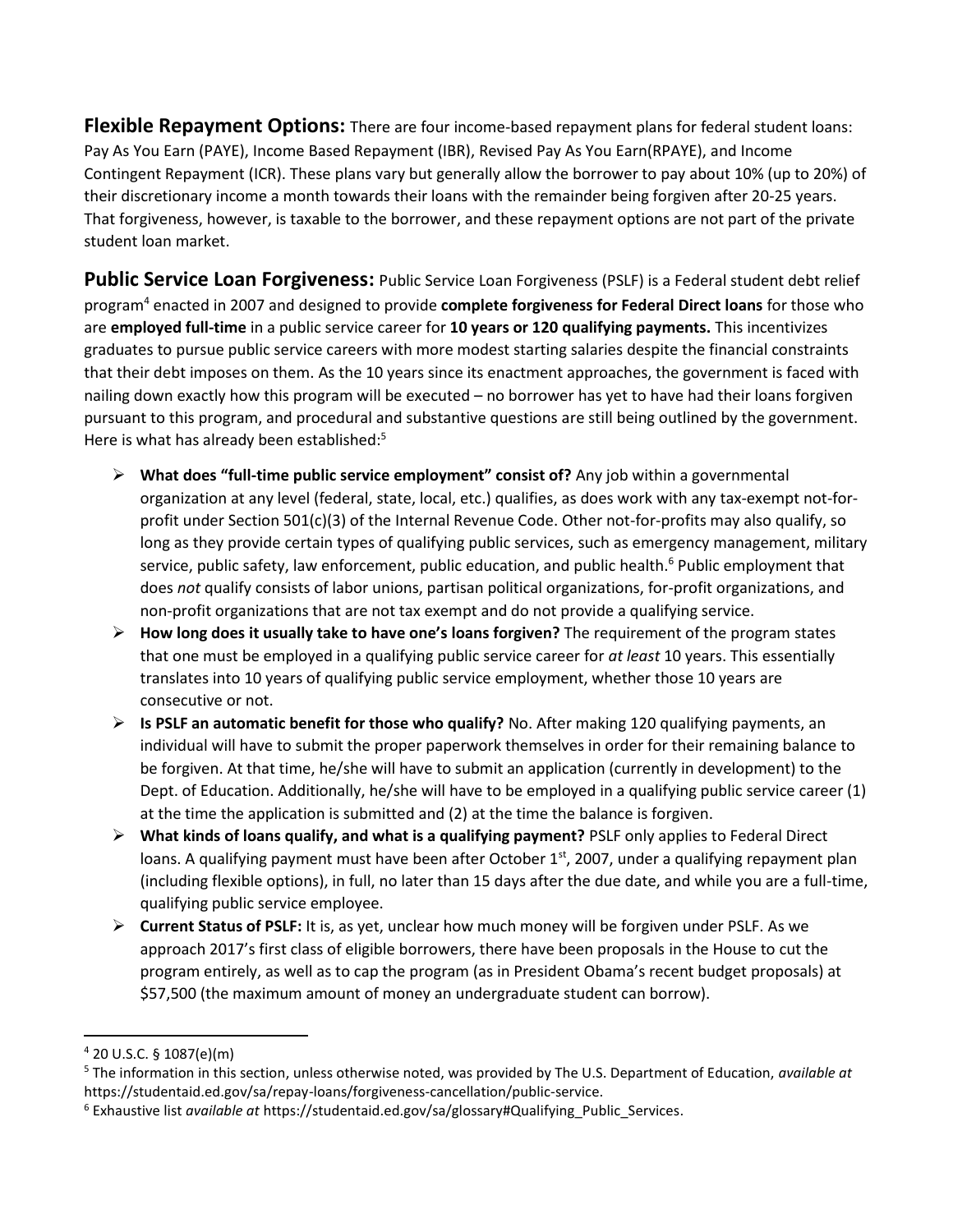# **High Level Overview: Potential Solutions**

| <b>Identified Problem</b>                                                                                                                                          | <b>Potential Solution</b>                                                                                                                                                                                                                                                                                                                                                                                                                                                                                                                                                                                                                                                                                                                                                                                                                                                                                                                                                                                                                                                                                                                                                                                                                                                                                                 |  |  |
|--------------------------------------------------------------------------------------------------------------------------------------------------------------------|---------------------------------------------------------------------------------------------------------------------------------------------------------------------------------------------------------------------------------------------------------------------------------------------------------------------------------------------------------------------------------------------------------------------------------------------------------------------------------------------------------------------------------------------------------------------------------------------------------------------------------------------------------------------------------------------------------------------------------------------------------------------------------------------------------------------------------------------------------------------------------------------------------------------------------------------------------------------------------------------------------------------------------------------------------------------------------------------------------------------------------------------------------------------------------------------------------------------------------------------------------------------------------------------------------------------------|--|--|
| Amount of Available Federal Loans Too High and<br>Can Encourage Larger Tuition Increases or<br><b>Irresponsible Behavior by Borrowers</b>                          | Consider a more realistic cap on amount of grad<br>$\bullet$<br>school loans<br>e.g, cap at median public school tuition and<br>$\circ$<br>reasonable living expense, perhaps by<br>geographic area similar to manner in which<br>federal per diem rates are determined<br>(http://www.gsa.gov/portal/category/104711)<br>keep in mind degree/program cost<br>$\circ$<br>differentiation and public v. private cost<br>difference<br>Already a hard cap on amount of undergrad<br>$\circ$<br>loans at \$57,500<br>Consider an overall cap on grad school loans for<br>٠<br>people who pursue multiple graduate degrees?<br>Require More Borrower Education<br>$\bullet$<br>Address concerns about Impact on Low-Income<br>٠<br><b>Students</b><br>Needs to be combined with reforms regarding<br>$\circ$<br>private educational loans so does not<br>inadvertently lead to greater private<br>education debt without same protections<br>Policies should encourage more scholarships<br>$\circ$<br>based on need (rather than merit) and aid as<br>opposed to loans-what can we do to<br>incentivize this with the schools?<br>Require some minimum percentage of<br>$\circ$<br>scholarship aid need based?<br>Reduce interest rates on student loans and identify<br>alternative sources of funding for programs such as |  |  |
| Repayment and Forgiveness Programs for<br>Federal Loans Too Complicated and Take Too<br>Long for Forgiveness, and Any Forgiveness is<br><b>Taxable to Borrower</b> | <b>Pell Grants and PSLF</b><br>Consolidate programs to one payment plan for federal<br>$\bullet$<br>loans that is based on a reasonable % of income<br>20 year maximum repayment schedule before<br>٠<br>forgiveness<br>Any loan forgiveness at end of term should not be<br>٠<br>taxable (as is the case with PSLF already)<br>Use tax code to incentivize more employers to offer<br>$\bullet$<br>repayment assistance as tax-free benefit                                                                                                                                                                                                                                                                                                                                                                                                                                                                                                                                                                                                                                                                                                                                                                                                                                                                              |  |  |
| Not Enough Accountability for Schools Who<br>Raise Tuition at Excessive Rates or Have Poor<br><b>Employment Outcomes for Graduates</b>                             | Require "skin in game" for schools to receive federal<br>$\bullet$<br>loan payments<br>Sliding scale of money that school must be on<br>$\circ$<br>hook for on defaults? (issue: defaults are a<br>lagging indicator)                                                                                                                                                                                                                                                                                                                                                                                                                                                                                                                                                                                                                                                                                                                                                                                                                                                                                                                                                                                                                                                                                                     |  |  |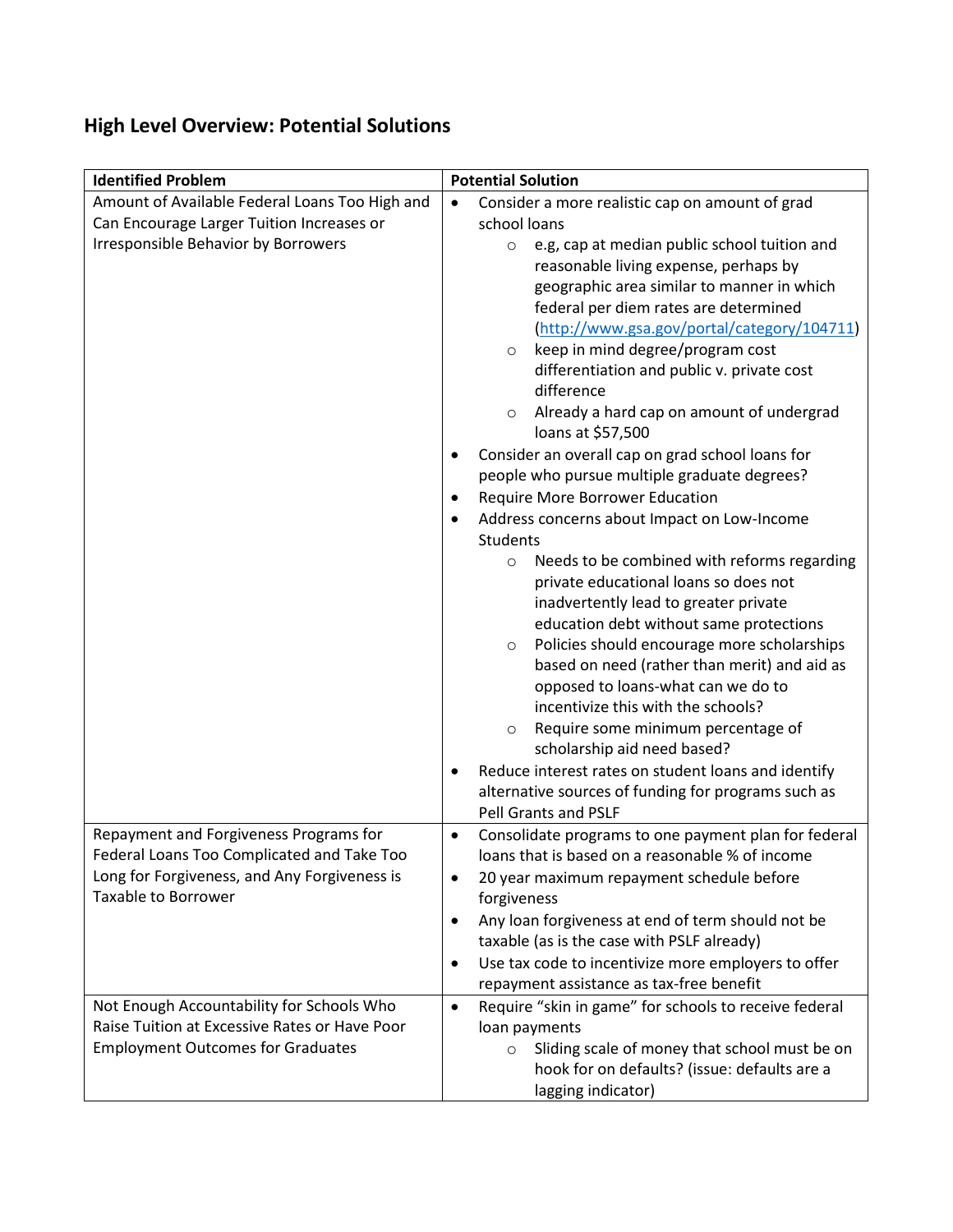| Public Service Loan Forgiveness Faces Longer-<br>Term Uncertainty As Currently Structured     | For example, below a certain threshold<br>$\circ$<br>number school might not have to contribute,<br>then a sliding scale percentage starting at 5%<br>if above median default rate with higher<br>amounts the more above that rate, and cut off<br>from federal loan eligibility above that<br>Have other triggers for skin in the game?<br>$\Omega$<br>See: Dept of Ed new rules which<br>include accreditation flags and lawsuit<br>triggers for review of a school<br>Be cognizant of law schools' status i.e. "in crisis,"<br>trying to downsize but hard to turn back tuition<br>increases already done-can we stem the tide?<br>Retain 10 year forgiveness schedule to encourage<br>$\bullet$<br>people to pursue public service careers<br>Perhaps put limits on forgiveness for people above<br>certain income level or restrict definition of who is<br>eligible for forgiveness<br>Caps should be looked at carefully taking into account<br>the reasonable cost of graduate degrees and impact of<br>interest rate accumulation; putting more realistic caps<br>on front end a fairer way to address that than on the<br>forgiveness side |
|-----------------------------------------------------------------------------------------------|------------------------------------------------------------------------------------------------------------------------------------------------------------------------------------------------------------------------------------------------------------------------------------------------------------------------------------------------------------------------------------------------------------------------------------------------------------------------------------------------------------------------------------------------------------------------------------------------------------------------------------------------------------------------------------------------------------------------------------------------------------------------------------------------------------------------------------------------------------------------------------------------------------------------------------------------------------------------------------------------------------------------------------------------------------------------------------------------------------------------------------------------------|
| Private Educational Loans Get Same Special<br>Treatment As Federal Loans Against Discharge in | Take away special bankruptcy protection for private<br>$\bullet$<br>educational loans                                                                                                                                                                                                                                                                                                                                                                                                                                                                                                                                                                                                                                                                                                                                                                                                                                                                                                                                                                                                                                                                |
| Bankruptcy Without the Corresponding<br>Protections and Forgiveness Options                   | Market discipline will then better limit those loans<br>$\bullet$<br>based on likelihood of repayment                                                                                                                                                                                                                                                                                                                                                                                                                                                                                                                                                                                                                                                                                                                                                                                                                                                                                                                                                                                                                                                |

## **Examples of Current Legislative Efforts**

- 1. H.R. 3861 "Employer Participation in Student Loan Assistance Act" (Rep. Rodney Davis):
	- a. Extends tax exclusion for employers providing assistance to employees in repaying student loans
- 2. S. 2191 "Partnerships Act" (Senate version of H.R. 3861, Sen. Ron Wyden):
	- a. Extends tax exclusion for employers providing assistance to employees in repaying student loans
	- b. Includes tax exclusions for the discharge of certain public interest student loans
- 3. S. 1873 "Protect Student Borrowers Act of 2013" (Sen. Jack Reed):
	- a. Amends Higher Education Act of 1965 to require higher educational institutions benefiting from Federal assistance to accept "risk-sharing requirements" that establishes a maximum default rate for student borrowers that schools must not exceed, or else must pay a % of the defaulted balance
- 4. S. 2432 "Bank on Students Emergency Loan Refinancing Act" (Sen. Elizabeth Warren):
	- a. Allows student borrowers with outstanding debt to refinance their loans at a lower interest rate as dictated by law or regulation, and allows private loans to be refinanced as Federal loans
	- b. Incorporate income-based loan disbursements and interest rates
	- c. Requires qualified borrowers to undergo loan counseling prior to refinancing
	- d. Eliminates tax loopholes for millionaires and billionaires